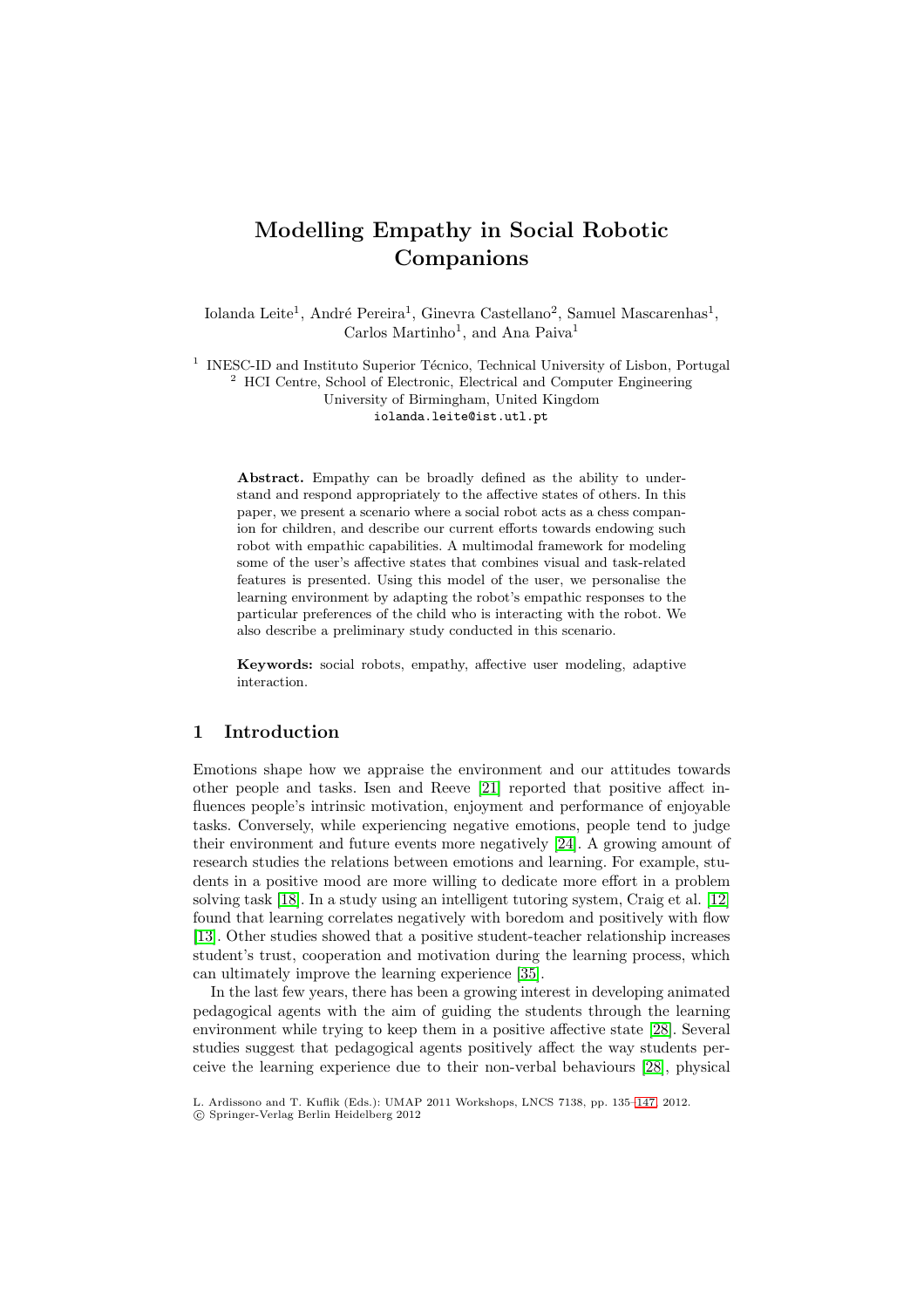appearance or voice [\[17\]](#page-11-3). More recently, the ability to recognise and respond to the student's affective state has also been considered a very important characteristic of pedagogical agents [\[37,](#page-12-4)[15,](#page-11-4)[10\]](#page-11-5). In humans, the capacity of understanding and responding appropriately to the affective states of others is commonly designated as empathy [\[19\]](#page-11-6). It is argued that empathy facilitates the creation and development of social relationships [\[2\]](#page-11-7). A positive student-teacher relationship increases student's trust, cooperation and motivation during the learning process. For these reasons, empathy is often linked with effective teaching [\[11\]](#page-11-8).

In this paper, we summarise our efforts towards the development of a social robot with empathic capabilities that acts as a chess companion for children. By endowing the robot with empathic capabilities, we expect to improve the relationship established between children and the robot, which can ultimately lead them to improve their chess abilities. To behave empathically, our robot needs to (1) *model* the child's affective states and (2) *adapt* its affective and prosocial behaviour in response to the affective states of the child. The model of the user is created by combining visual features (e.g., smiles and gaze) with contextual information of the chess game. Based on the user model and on previous user's responses to empathic reactions of the robot, the robot selects the most appropriate empathic response for a particular user. Such empathic responses can include facial expressions, encouraging comments or prosocial actions that can help the user to change the course of the game.

This paper is organised as follows. We start by presenting some related work on multimodal affect detection and agents that respond to user's affect in learning environments. Afterwards, we describe our application scenario and the proposed framework to model the user's affective state and react in an empathic manner. Then, we report a preliminary study to evaluate the influence of empathic behaviours on user's perception of the robotic companion in this scenario. Finally, we discuss the results of this study and present some future work directions.

# **2 Related Work**

Research on artificial companions has recently started to address the issue of designing systems for the automatic recognition of scenario-dependent, spontaneous affect-related states emerging during the interaction with a robot or virtual agent. Examples include the system by Kapoor et al. [\[22\]](#page-12-5), which can automatically predict frustration of users interacting with a learning companion based on multimodal non-verbal cues such as facial expressions, head movement, posture, skin conductance and mouse pressure data, and the work by Nakano and Ishii [\[29\]](#page-12-6), who proposed an approach to estimate the user's conversational engagement with a conversational agent based on analysis of gaze patterns. A multimodal approach was also used by D'Mello et al. [\[16\]](#page-11-9), who proposed a combination of features from different sensors (dialogue, body postures and facial features) to improve the classification accuracy of the affective states of users interacting with an Intelligent Tutoring System (Autotutor). In this domain there has been an increasing attention towards systems utilising contextual information to improve the affect recognition performance [\[10\]](#page-11-5). Kapoor and Picard [\[23\]](#page-12-7)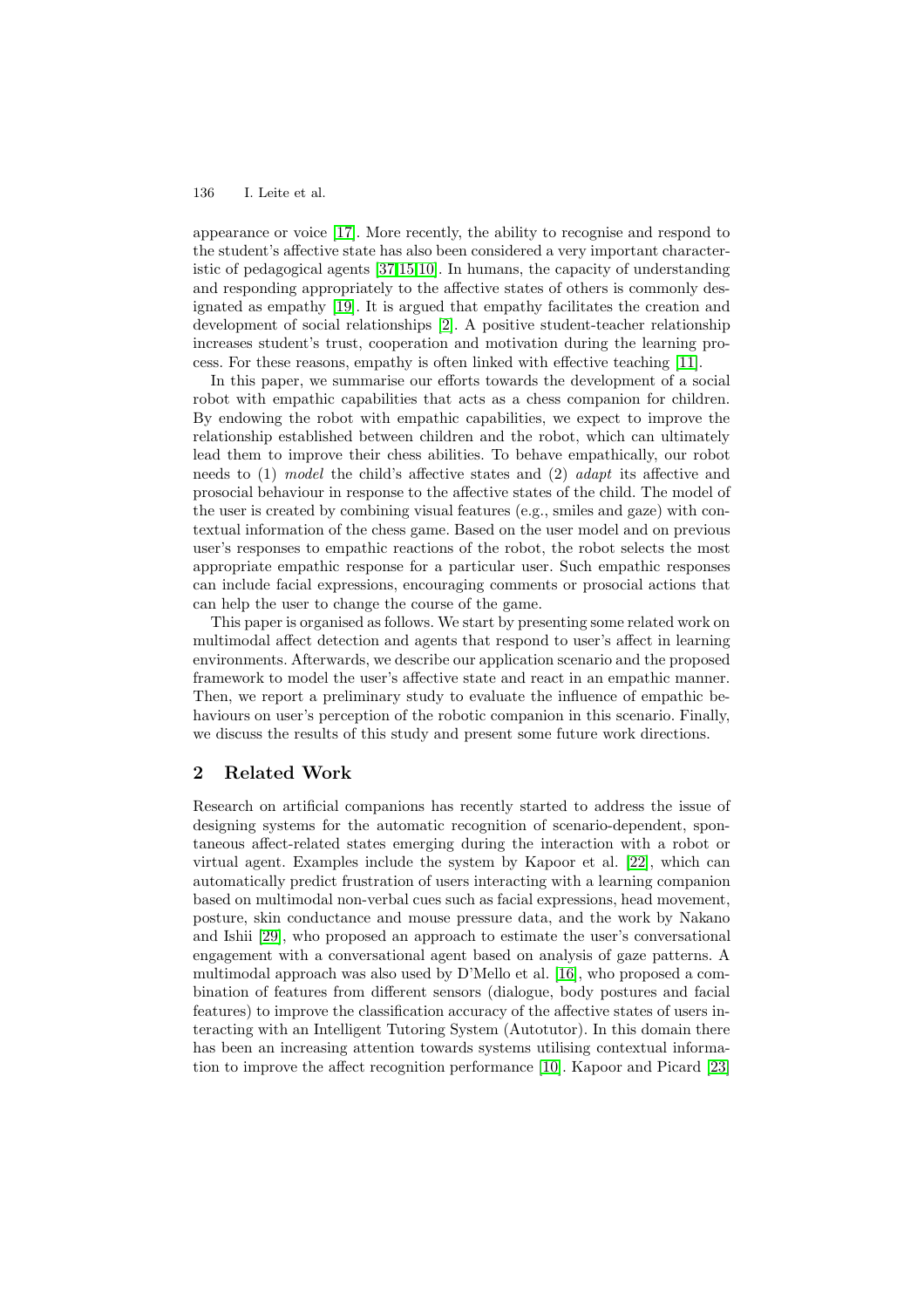proposed an approach for the detection of interest in a learning environment by combining non-verbal cues and information about the learner's task (i.e., level of difficulty and state of the game). In our previous work on automatic detection of engagement with the iCat robot, we showed that a combination of task and social interaction-based features allows for the highest recognition rate to be achieved [\[9\]](#page-11-10).

While many efforts are being made to detect user's affective and motivational states, another branch of research addresses the challenge of how affect-aware agents should react to those states, and in which ways empathic responses improve the interaction. For example, Robison et al. [\[30\]](#page-12-8) studied the impact of empathic feedback on students interacting with a virtual agent in a narrativecentred learning environment. They found that affective and motivational states such as flow, delight and boredom seem to be more vulnerable to the quality of feedback given than other emotions such as frustration. In the same line of research, Pour and colleagues [\[1\]](#page-10-0) investigated the relation between positive, neutral and negative feedback responses provided by an Intelligent Tutoring System and the learner's affective state (obtained both by self-report measures and physiological signals). The results suggest that the feedback from the system influenced the learner's affective state. Arroyo et al. [\[3\]](#page-11-11) found that non-invasive interventions that help students reflect on their progress are beneficial to students learning, attitudes towards learning and towards the tutoring software. They also discovered that there is a higher probability of students to become re-engaged with the system immediately after seeing an intervention. In a scenario with a social robot, Saerbeck and colleagues [\[32\]](#page-12-9) investigated the effects of the robot's social supportive behaviour on student's learning performance and motivation. The results indicate that simple manipulations in terms of the robot's supportiveness (while maintaining the same learning content) increased student's motivation and scores in a language test.

## **3 Towards an Empathic Chess Companion**

Our application scenario consists of an iCat robot [\[36\]](#page-12-10) that plays chess with children using an electronic chessboard (see Fig. [1\)](#page-3-0). Chess can be considered an educational game, as it helps children develop their memory and problem solving skills [\[20\]](#page-11-12). The iCat provides feedback on the children's moves by employing facial expressions determined by the robot's affective state. The affective state is determined by an anticipatory mechanism that creates an expectation on the children's upcoming move, and then based on the evaluation of the actual move played by the child, an affective state is elicited, resulting in a different facial expression in the robot. In addition to these momentary emotions, the state of the game also influences the robot's mood, reflected in its overall positive or negative facial expression (for more details on the robot's affective system see [\[25\]](#page-12-11)). While waiting for the user's move, the robot also exhibits "life-like" idle behaviours such as looking at the chessboard, blinking or looking to sides.

A previous study using this scenario showed that the affective behaviour expressed by the iCat increased user's understanding of the chess game [\[25\]](#page-12-11).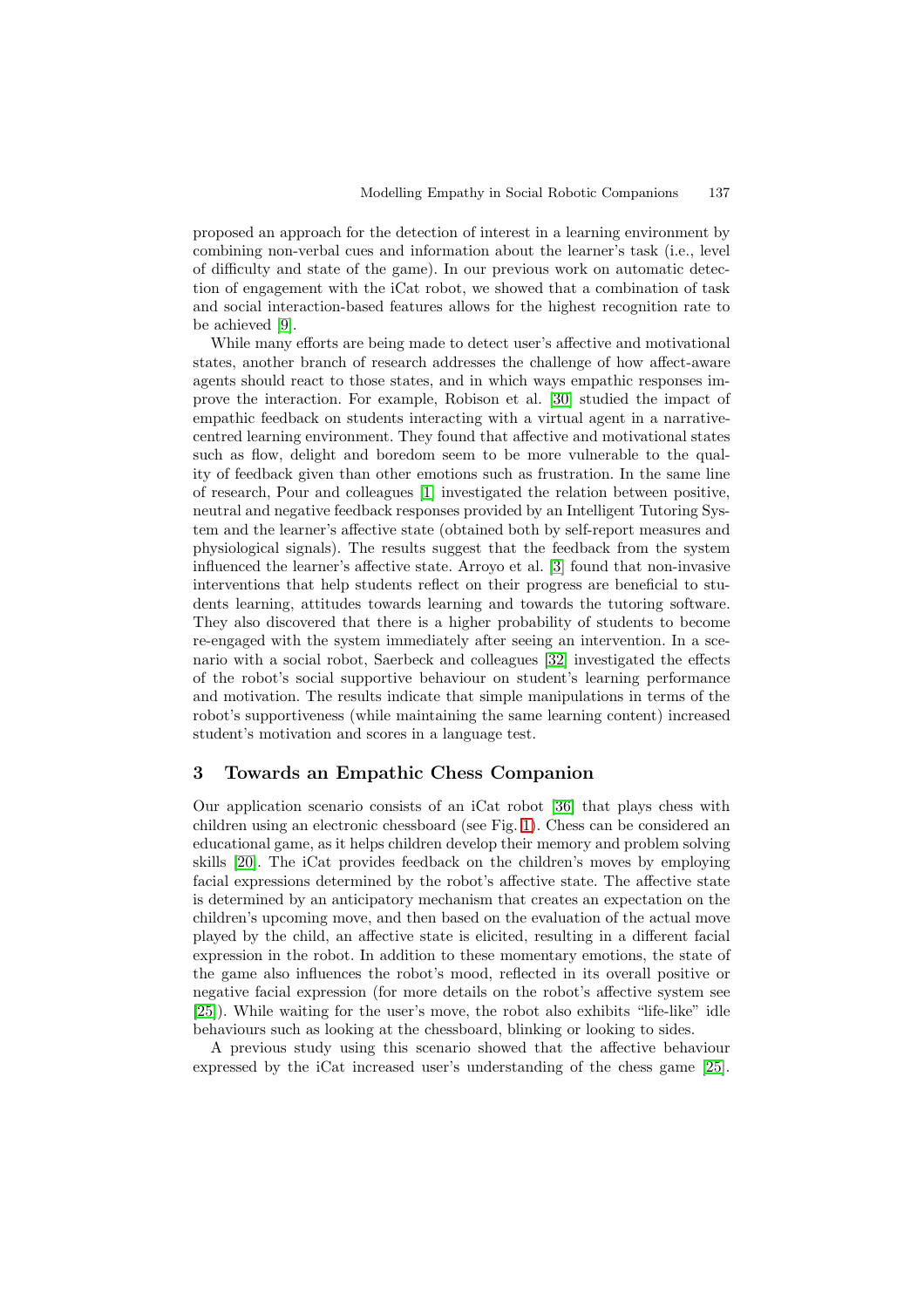<span id="page-3-0"></span>

**Fig. 1.** Child playing with the iCat

However, in another study, after repeated interactions with the robot, children started realising that the robot's behaviour did not take into account their own affective state [\[26\]](#page-12-12). The results of this study suggested that social presence decreased over time, especially in terms of perceived affective and behavioural interdependence. These dimensions refer to the extent to which users consider that the behaviour and affective state of the robot is influenced by their own behaviour and affective state. We believe that, by endowing the iCat with empathic capabilities, some of the limitations found in previous studies can be surpassed, and the relationship established between the user and the robot may improve. As described earlier, empathy requires the ability of understanding the user's affective state and responding accordingly. Thus, in the next section, we describe our current research in these two processes of empathy.

### **3.1 Modelling the User's Affective State**

We aim to endow the robot with the ability to infer scenario-dependent user affective states, and specifically affective states related to the game and the social interaction with the robot. However, off-line analysis of videos recorded during several interactions between children and the iCat showed that children display prototypical emotional expressions only occasionally [\[8\]](#page-11-13). Therefore, we decided to measure the user's *valence of feeling*, a state that provides information about the overall feeling that the user is experiencing. We use this dimensional description of affect to describe the degree to which the user's affect is positive or negative [\[31\]](#page-12-13). In the remaining of this section we present an initial multimodal approach for the detection of the user's valence of feeling based on selected visual and task-related features.

**A Multimodal Approach.** People can infer the state of others by direct observation of emotional cues such as facial expressions and/or by inferring the contextual nature of the other's situation. For example, we can feel joy by simply watching someone we care about smiling, but also by knowing that he or she received a job promotion. Both ways are sufficient to generate empathic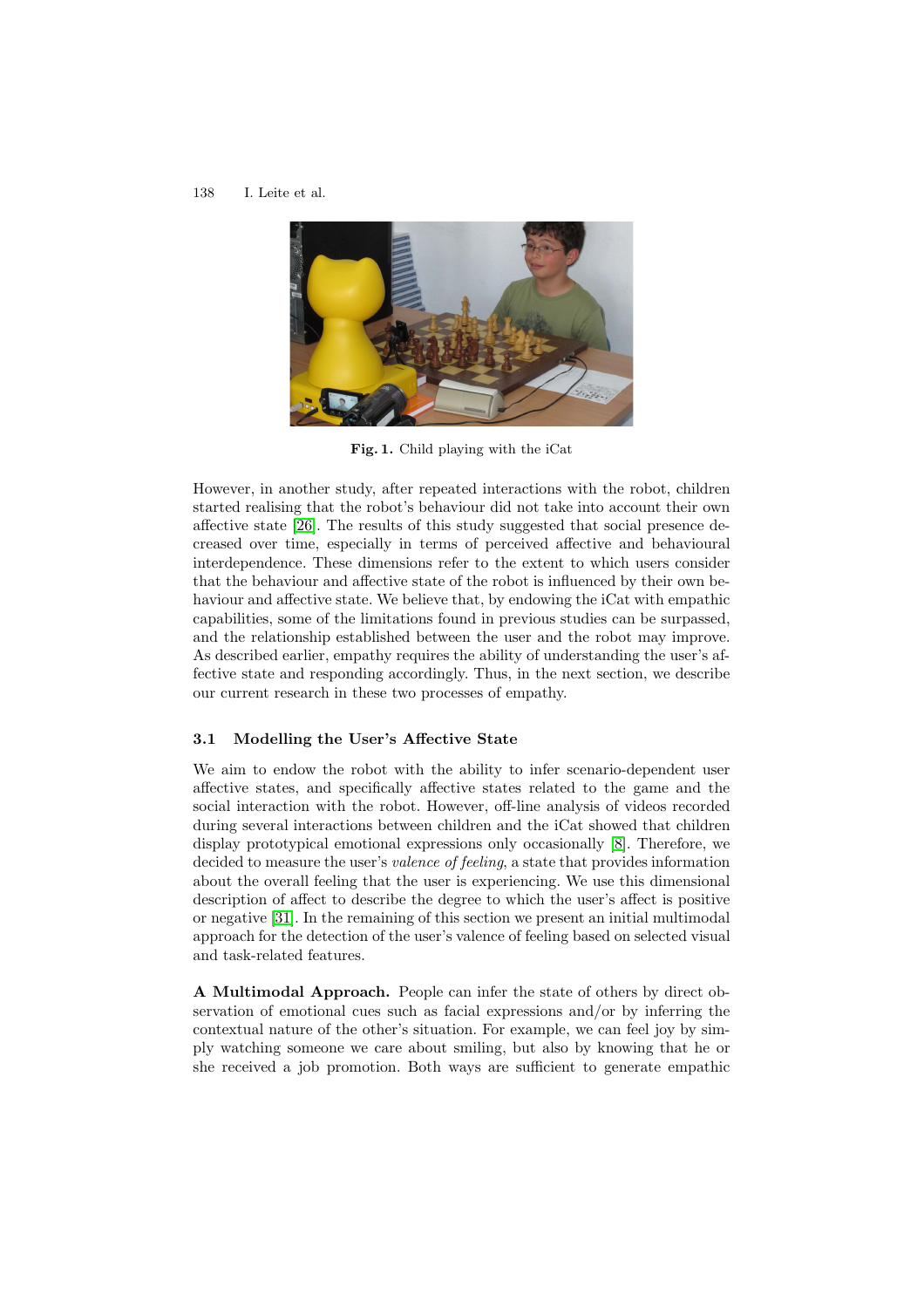responses. Some theorists even argue that empathy cannot be detached from context, describing empathy as "an ability to understand a person's emotional reactions in consort with the context" [\[14\]](#page-11-14).

In the related work section we presented some examples of affect detection systems that employed contextual information of the task to improve the recognition of user's affective states. We also follow a multimodal approach, by combining a set of visual and task-related features. The set of visual features considered for this scenario contain users' non-verbal behaviours exhibited while interacting with the iCat, such as *looking at the iCat, looking at the chessboard, looking elsewhere, smiling, mouth fidget, hand on mouth, scratching face or head, raising eyebrows, approaching* or *moving away*.

As for the task-related features, these are obtained using perspective taking [\[5\]](#page-11-15), that is, the iCat uses the same mechanisms that it employs to generate its own behaviour, but in the user's point of view. Concretely, the robot analyses the game in the perspective of its opponent using the same chess evaluation function that it uses to evaluate and generate its own moves. An important component to achieve this is the Game Engine (see Fig. [2\)](#page-4-0), which contains a chess heuristic function capable of evaluating the chess board not only in the perspective of the robot but also from the user's perspective. The Game Engine returns the *game state*, a value that indicates the advantage/disadvantage of the user in the game. The *game evolution* is a feature derived from the game state that indicates how much the user improved (or not) since the last move, by subtracting the current game state by the previous game state value. Another feature retrieved from the Game Engine indicates whether there were any *captured pieces*, either by the user or by the iCat, in the previous move. Note that the user might have a different perspective of the game (e.g., for not being able to correctly evaluate the state of the game). Nevertheless, the same can happen when humans try to put themselves in another person's place.

**A Framework for Detecting Valence.** In our previous work, we showed the key role of a subset of user's non-verbal behaviours and task-related features in

<span id="page-4-0"></span>

**Fig. 2.** Features and components relevant to the User Model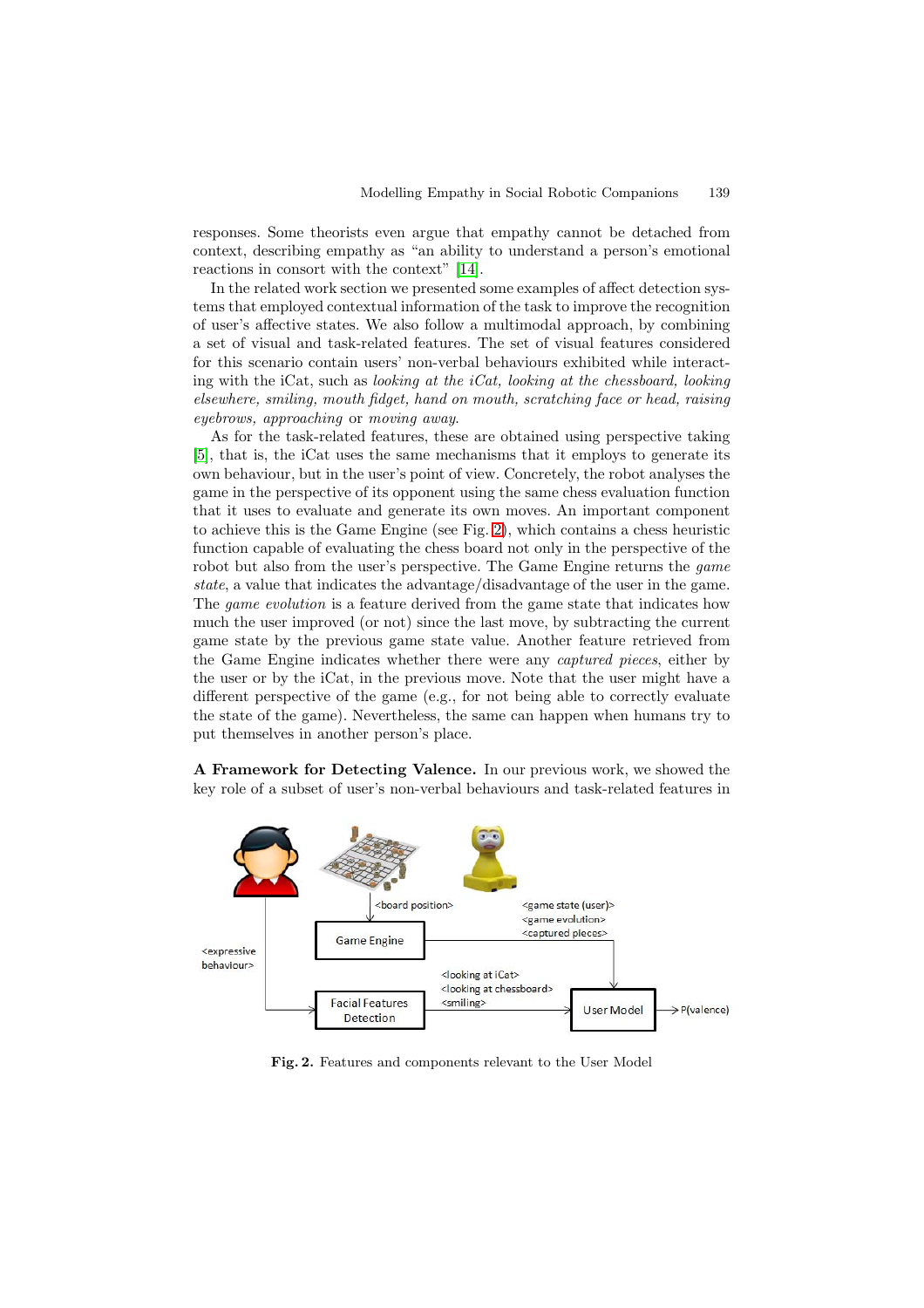<span id="page-5-0"></span>**Table 1.** Significant user's non-verbal behaviours and task-related features for the discrimination of user's valence

|                  | User's non-verbal<br>behaviours                        | Task-related features                                                  |
|------------------|--------------------------------------------------------|------------------------------------------------------------------------|
| Positive feeling | Looking at the iCat.<br>smiling                        | User winning, user improving in the<br>game, user capturing a piece    |
| Negative feeling | Looking at the chess-<br>board, looking else-<br>where | User losing, user getting worse in<br>the game, iCat capturing a piece |

the discrimination of the user's valence [\[7](#page-11-16)[,8\]](#page-11-13). Table [1](#page-5-0) summarises the identified key non-verbal and task-related features for this scenario.

As illustrated in Fig. [2,](#page-4-0) the system automatically extracts visual features (based on face tracking performed with the Face API software<sup>[1](#page-5-1)</sup>) and contextual features of the game using the Game Engine. These features are combined in the User Model, which returns the probability of the user being in a positive or negative feeling. The User Model is based on Support Vector Machines trained using the Inter-ACT corpus, an affective and contextually rich multimodal video corpus including affective expressions of children playing chess with the iCat [\[33\]](#page-12-14). The affect probability values are then be used by the robot's action selection mechanism, which selects the most appropriate empathic response at a certain moment.

### **3.2 Adaptive Empathic Responses**

After modelling the affective state of the user, the iCat should be able to select the empathic responses that are most effective to keep the user in a positive affective state. The empathic responses of the robot comprise two main steps. First, the iCat reacts emotionally to the move played by the user by displaying a facial expression that reflects that move. For example, if the user played a good move and the robot was not expecting that (considering the history of previous moves played by the user), the iCat displays a facial expression that reflects "surprise". In addition to the facial expressions displayed after every user's move, when the user is experiencing a negative feeling, the iCat also employs an empathic strategy. The empathic strategies implemented in this scenario were inspired on the literature of empathy and prosocial behaviour (e.g., the work of Cooper et al. [\[11\]](#page-11-8)), and were translated into game-related actions. Some of these strategies were proven to be successful in a previous study that investigated the influence of empathic behaviours on people's perceptions of a social robot [\[27\]](#page-12-15). Currently, the empathic strategies implemented in the robot are the following:

1. Encouraging comments, for example, "don't be sad, I believe you can still recover your disadvantage".

<span id="page-5-1"></span> $1$  http://www.seeingmachines.com/product/faceapi/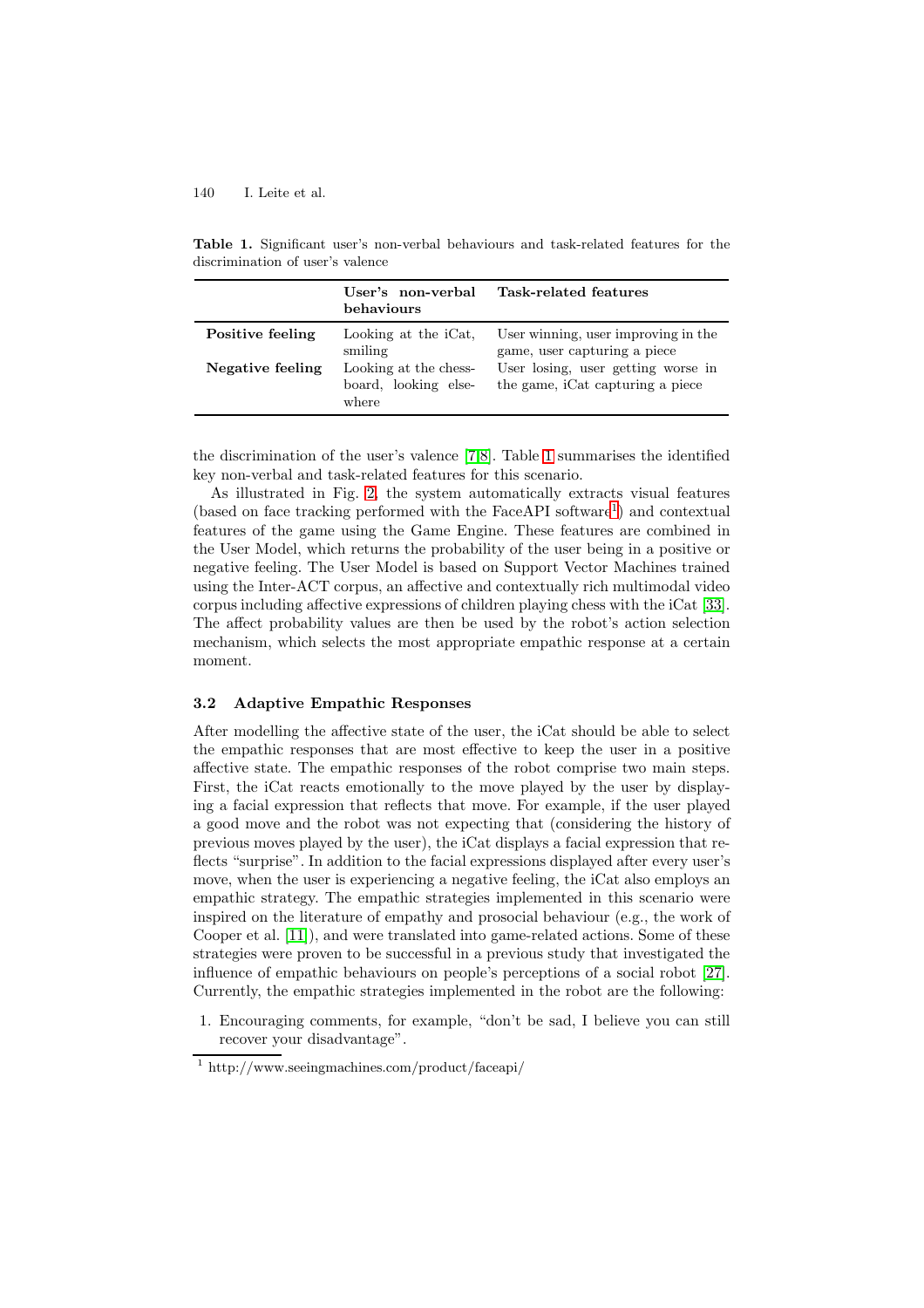- 2. Scaffolding, by providing feedback on the user's last move and, if the move is not good, let the user play again.
- 3. Suggesting a good move for the user to play in his or her next turn.
- 4. Intentionally playing a bad move, for example, playing a move that allows the user to capture an important piece of the robot.

But how should the robot decide, among this set of possible empathic strategies, which one is more appropriate for a certain user? We follow an approach based on Reinforcement Learning (RL), so that the robot can learn by trial and error the best strategies for a particular user, and adapt its empathic behaviour accordingly. For example, consider a situation where the user is experiencing a negative feeling for loosing an importance piece in the game and the iCat responds with an encouraging comment. If the user's valence changes from negative to positive, then encouraging behaviours will become part of the user's preferences in that particular situation. The RL policy for selecting the empathic strategies is based on an algorithm that solves the multi-armed bandit problem [\[4\]](#page-11-17). In this problem, a gambler chooses a slot machine to play with the overall goal of maximising the sum of rewards he receives from a sequence of pulls. Every time the gambler chooses a machine, he receives a reward that can be positive, negative or zero. Formalising this problem to our application scenario, when the robot detects that the user is experiencing a negative affective state, it selects an empathic strategy from a set of strategies  $S_i$ . When a strategy *i* is selected, it yields a reward  $R_i$ . The policy for selecting the next strategy to employ is thus based on the history of previous rewards:

**if** NOT all strategies initialised **then for**  $i = 1 \rightarrow num\_strategies$  **do** *strategy* <sup>=</sup> *strategies*[*i*] **end for else loop** Select strategy *i* that maximises:  $\overline{x_i} + \sqrt{\frac{2 \ln n}{n_i}}$ Where:  $\overline{x_i}$  = average reward obtained from strategy *i*  $n_i$  = number of times strategy *i* was selected so far  $n =$  overall number of strategies selected so far **end loop end if**

According to this algorithm, first each strategy is selected once. After that, the strategy with the maximum average rewards is selected. This algorithm falls into the category of the online learning algorithms. These algorithms attempt to optimise the learning performance without requiring a large amount of trials. This is appropriate for our scenario, since the robot should adapt its behaviour to the preferences of the user from an early stage of the interaction. The main goal of the robot is thus to maximise the user's positive valence, and so the rewards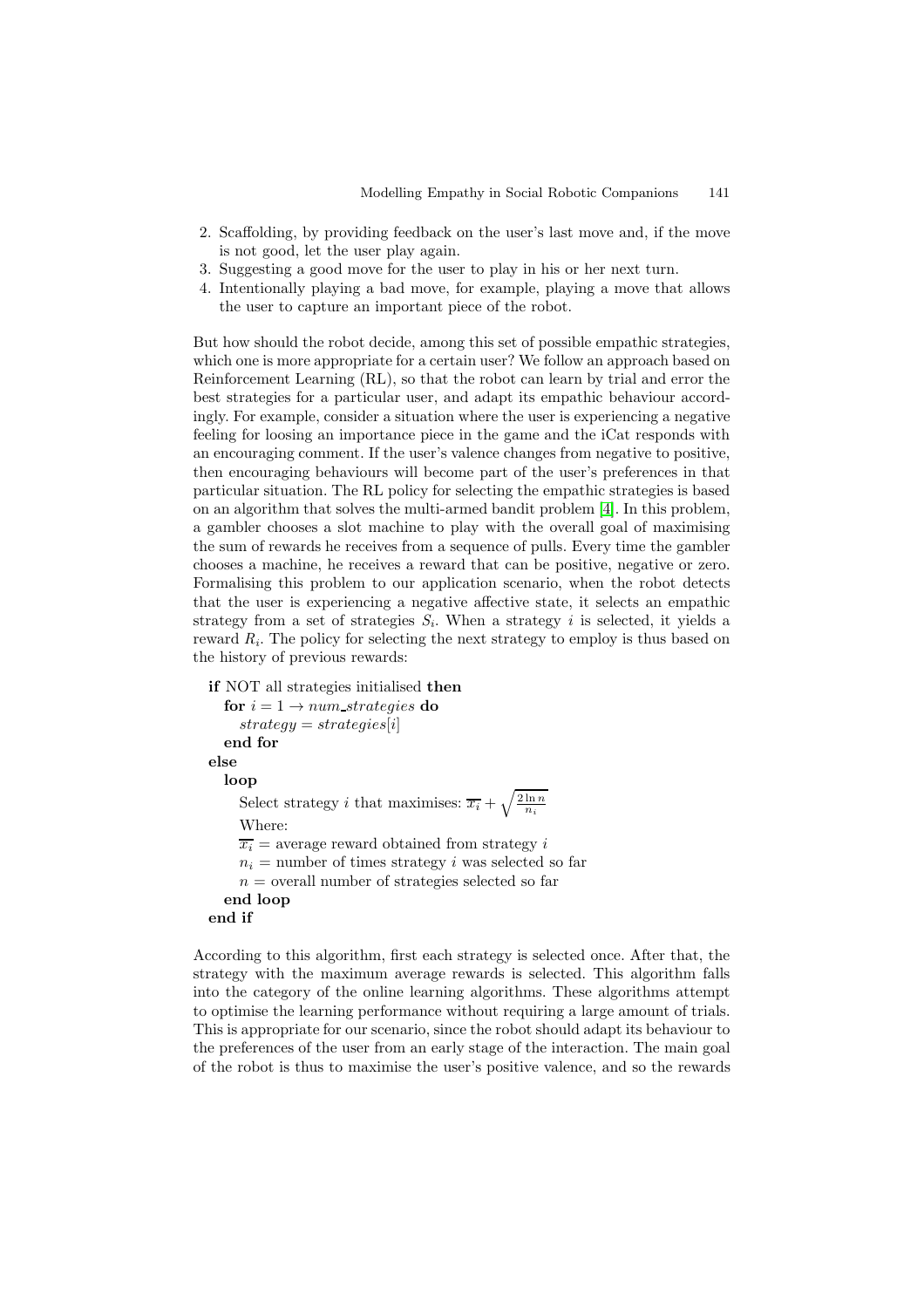that classify each strategy must reflect that. In other words, to classify the success (or failure) of a certain empathic strategy, the reward function captures how much the user's positive feeling improved after the robot employed such strategy:

# $R_i = P(positive feeling)_{after} - P(positive feeling)_{before}$

In this function, *P(positive feeling)before* represents the probability of the user being in a positive feeling before the iCat employing an empathic strategy, and *P(positive feeling)after* is the new probability of the user's valence, measured a while after the iCat employed  $S_i$ . This means that, a few seconds after the iCat employs the strategy, the Affect Detection system is called again to update the User Model, which will contain  $P(\text{positive feeling})_{after}$ . With this information, the reward value for the employed strategy can be calculated and, consequently, the corresponding average reward value is updated.

This policy addresses the "exploration versus exploitation" dilemma, a problem defined as "the search for a balance between exploring the environment to find profitable actions while taking the empirically best action as often as possible" [\[4\]](#page-11-17). This means that the robot will select the empathic strategy with the maximum value of average rewards, but with an additional decay factor that enables the selection (and subsequent reward update) of other strategies after some iterations. Note that, at the beginning, the algorithm selects each strategy once in order to obtain an initial reward value for each strategy. As the same users are expected to interact with the robot for several games, the preferences for a particular user are updated even over different interaction sessions.

### **4 Experiment**

To preliminary test our approach for modelling empathy in a social robotic companion, we performed an exploratory study using the scenario described earlier. The objectives of this exploratory study were twofold. First, we wanted to evaluate how users react to the different empathic strategies displayed by the robot. Second, our goal was to test the viability of using adaptive strategies in real time, while collecting data that could be used in the future to improve the model.

### **4.1 Procedure**

In this study, we had three different conditions concerning the robot's behaviour: *neutral*, *random empathic* and *adaptive empathic*. In the *neutral* condition, the robot does not display any empathic strategies to the user. Instead, it only provides feedback through facial expressions, but in a competitive way, that is, when the user has disadvantage in the game, the iCat will be happier. In the *random\_empathic* condition, when the robot detects that the user's is experiencing a negative feeling, it selects an empathic strategy randomly. Finally, in the *adaptive empathic* condition, the empathic strategies are chosen according to the adaptive algorithm described in the previous section.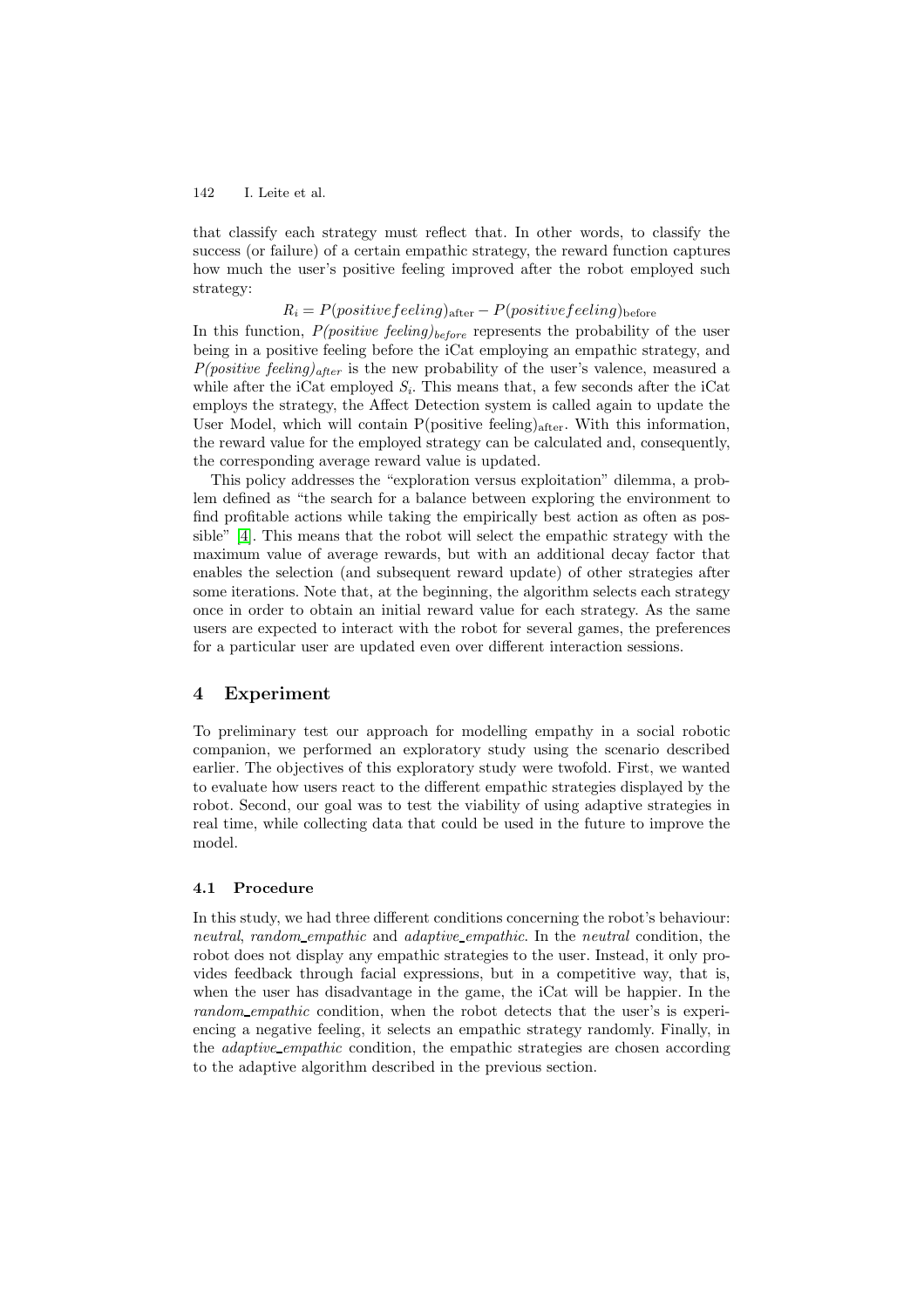The three conditions of the robot's behaviour were evaluated with 40 students of an elementary school where children have two hours per week of chess lessons. From the 40 participants, 19 were male and 21 were female, with ages between 8 and 10 years old. Each child only interacted with one version of the robot. Therefore, 14 subjects played with the *adaptive empathic* version of the robot and the two other conditions, *neutral* and *random empathic*, had 13 subjects each.

During the study, each participant was alone in a room with the experimenter and played a chess exercise with the iCat for approximately 10 to 15 minutes<sup>[2](#page-8-0)</sup>. After that time, depending on the state of the game, the iCat either gave up (if it was in disadvantage) or proposed a draw (if the child was loosing or if none of the players had advantage), arguing that it had to play with another user. Participants were then oriented to another part of the room where they filled in a questionnaire. Finally, they were guided to another room and were interviewed by another experimenter. The questionnaire used in this study measured user's **engagement with the robot**, **help** and **self-validation**. For each measure, users expressed their opinion on a set of assertions using a 5-point Likert scale, where 1 meant "totally disagree" and 5 meant "totally agree".

**Engagement** is a metric that has been extensively used both in humanrobot and human-agent interaction and has been defined from several perspectives [\[34,](#page-12-16)[6\]](#page-11-18). For example, Sidner et al. defined engagement as "the process by which two (or more) participants establish, maintain and end their perceived connection" [\[34\]](#page-12-16). The questionnaire items regarding engagement in our study are based on the questions used by Sidner et al. to evaluate users' responses towards a robot capable of using social capabilities to attract users' attention.

We also decided to measure two of the friendship dimensions that were used in a previous empathy study with the iCat [\[27\]](#page-12-15), **help** and **self-validation**. We decided not to use the complete friendship questionnaire since we wanted to keep the overall number of questions in the questionnaire reasonable to 8-10 years old children. For this reason, we selected only help and self-validation, because we believe that these dimensions may be affected by the empathic strategies employed by the robot in this scenario. According to this questionnaire, help measures how the robot provided guidance and other forms of aid to the users, whereas self-validation measures the degree of reassuring, encouraging and helping the other to maintain a positive self-image.

#### **4.2 Results**

For each measure (**engagement**, **help** and **self-validation**), we considered the average ratings of all the questionnaire items associated to it. We verified that the distribution of the data was not normal by applying Kolmogorov–Smirnov test, so non-parametric tests were applied.

The Kruskal–Wallis test only yielded significant results in terms of **help**, which indicates that empathy affected how helpful participants found the robot

<span id="page-8-0"></span><sup>2</sup> The exercise was suggested by the chess instructor, so that the difficulty was appropriate for all the students.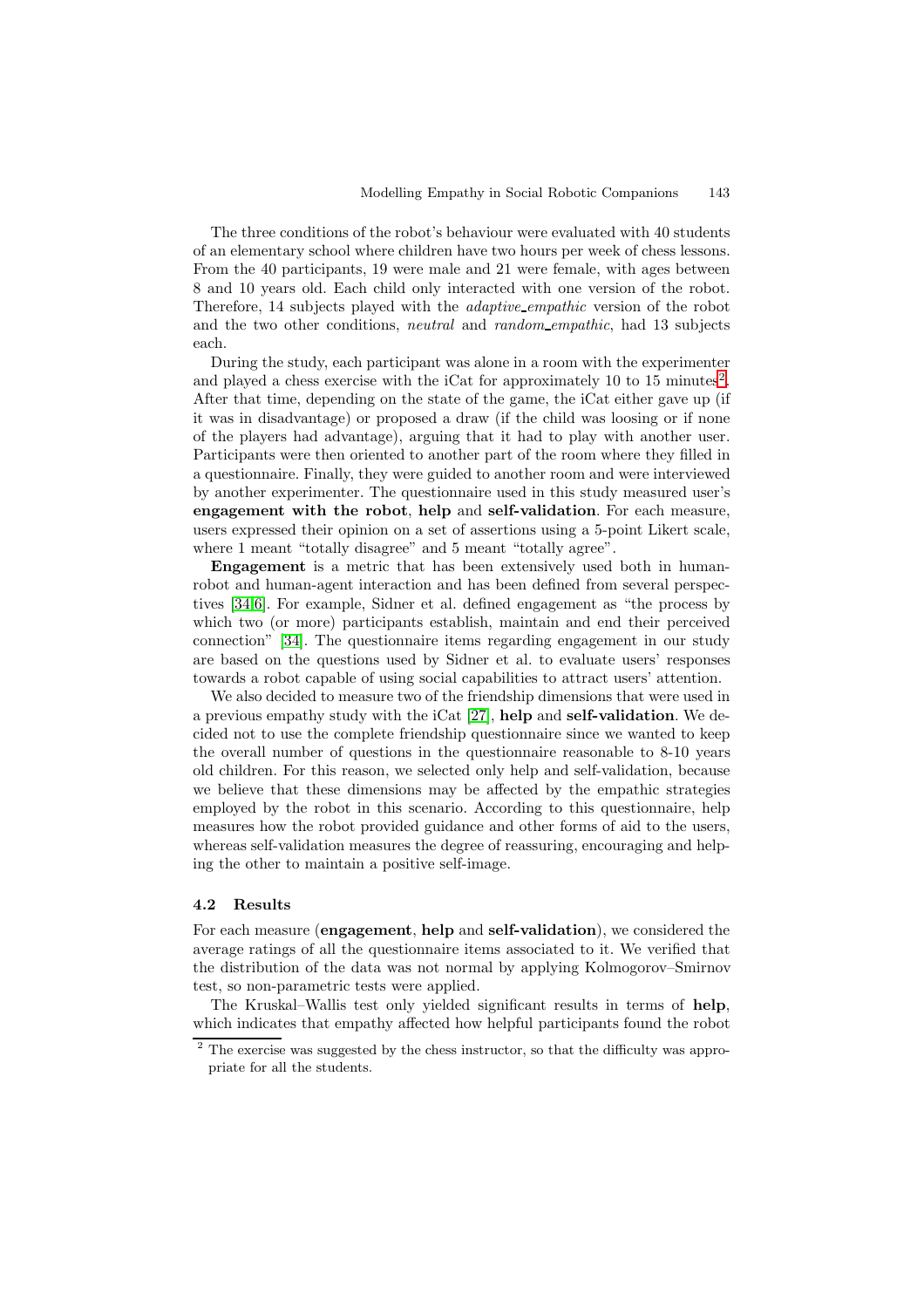<span id="page-9-0"></span>



**Fig. 3.** Boxplot charts for Engagement and Self-Validation in the three conditions

 $(H(2)=10.53, p<0.05)$ . Mann–Whitney tests were used to follow up this finding. A Bonferroni correction was applied and so all effects are reported at a 0.025 level of significance, since two further tests were performed. These results show that participants in the *random empathic* (*U* =33, *r*=-0.53) and *adaptive empathic*  $(U=34, r=-0.56)$  conditions significantly found the robot more helpful than participants in the *neutral* group.

Regarding **engagement** and **self-validation**, the Kruskal–Wallis test did not yield significant results. However, the distributions of the empathic conditions for these two measures are very similar, especially in terms of medians and upper quartiles (see Boxplot charts of Figure [3\)](#page-9-0). Therefore, we decided to combine the two empathic distributions and perform a new analysis in terms of engagement and self-validation. Mann-Whitney tests were run to assess the significance of the differences observed across the *neutral* group and another group that covers the two empathic conditions (*all empathic*)). In this case, the *all empathic* group differed significantly from the *neutral* group, both for engagement ( $U=108$ ,  $r=-0.32$ ,  $p<0.05$ ) and self-validation ( $U=106$ ,  $r=-0.32$ ,  $p<0.05$ ), with a medium effect size. These results suggest that participants from the two empathic conditions significantly found the robot more engaging than participants from the control condition, and also that they gave higher ratings in terms of self-validation.

We also tested whether the end-game result had any effects on the measures of the study using Kruskal-Wallis test. Considering the subjects from all conditions (N=40), the end game result affected how engaging participants found the robot  $(H(2)=8.17, p<0.05)$ , with participants who lost the game rating the interaction as less engaging. Similarly, participants who lost the game against the iCat also found the robot less helpful  $(H(2)=8.65, p<0.05)$ . However, the end game result did not have any significant influence on self-validation. As opposed to what happened with engagement and help, participants found that the robot encouraged them during the game, despite the final result. Since the empathic behaviours of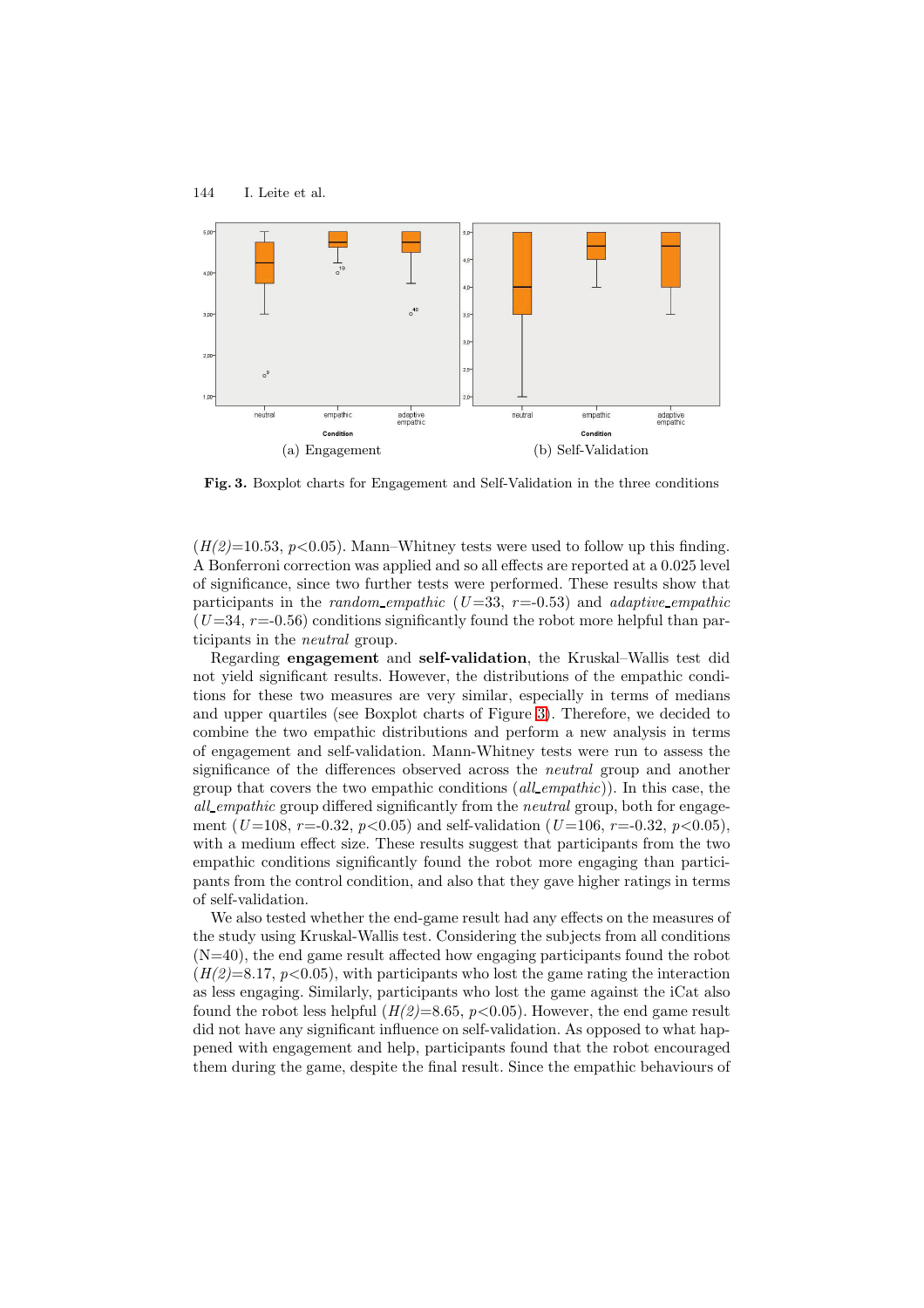the robot are more often employed when the user is loosing the game, this suggests that the iCat's empathic behaviour had a positive effect on users.

# **5 Discussion and Future Work**

In this paper, we described our work towards endowing a social robot with empathic capabilities. A multimodal system for predicting and modeling some of the children's affective states in real time was trained using a corpus of videos previously collected in another experiments using this scenario. With this model of the user, we personalise the learning environment by adapting the robot's empathic responses to the particular preferences of the child interacting with the robot. We have described the procedure and main results of a preliminary study conducted with this scenario.

The results of the study suggest that children perceived the robot in both empathic versions as more engaging, helpful and also provided higher ratings in terms of self-validation. However, no significant results were found between the two different empathic conditions, *empathic* and *adaptive empathic*. This may have happened for two main reasons. First, we believe that a long-term study is needed to properly evaluate the adaptive empathic model. During the whole interaction, each child played between 10 to 20 moves, which was also the number of times that the robot assessed the children's affective state. The amount of times that an empathic strategy is employed is only a small part of this (when the user is experiencing a negative valence). For this reason, users might not have had enough time to realise that adaptation was taking place or, also very likely, the inherent noise of the reward function did not allow for the robot to really capture the users' preferences in such a short number of interactions. Another possible reason concerns with the time between employing the empathic strategy and measuring the user's affect again for calculating the reward function. A fixed time for every strategy might not be appropriate, as children might need more time to react to certain strategies and less time for others. To address this issue, we are planning to analyse the videos collected during this study to determine an average time, for each strategy, that users take to react to it.

*Acknowledgements.* This research was supported by EU 7<sup>th</sup> Framework Program  $(FP7/2007-2013)$  under grant agreement n° 215554 and 3 PhD scholarships (SFRHBD/ 41358/2007, SFRH/BD/41585/2007, SFRHBD/62174/2009) granted by FCT. The authors are solely responsible for the content of this publication.

# **References**

<span id="page-10-0"></span>1. Aghaei Pour, P., Hussain, M.S., AlZoubi, O., D'Mello, S., Calvo, R.A.: The Impact of System Feedback on Learners' Affective and Physiological States. In: Aleven, V., Kay, J., Mostow, J. (eds.) ITS 2010. LNCS, vol. 6094, pp. 264–273. Springer, Heidelberg (2010)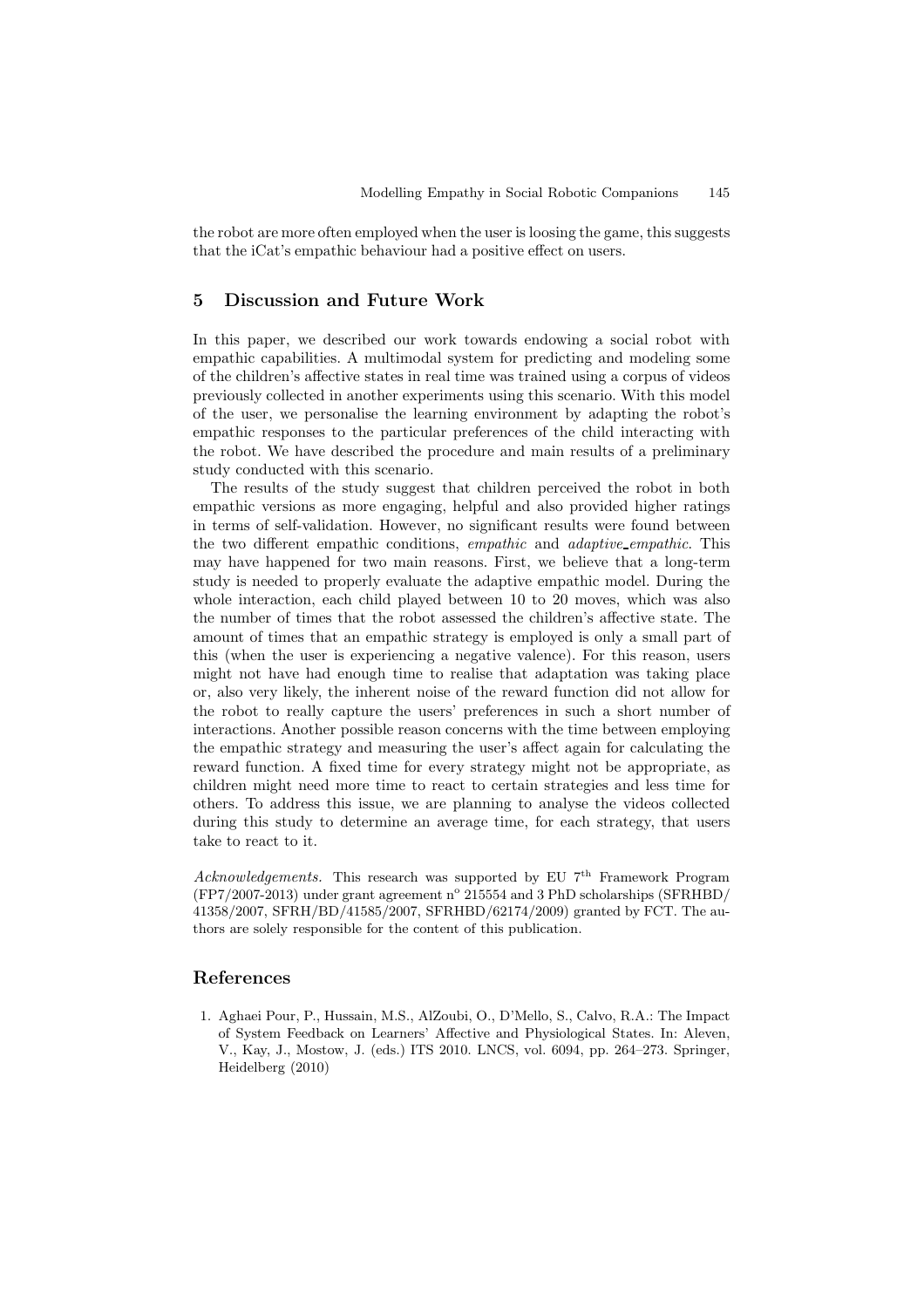- <span id="page-11-7"></span>2. Anderson, C., Keltner, D.: The role of empathy in the formation and maintenance of social bonds. Behavioral and Brain Sciences 25(01), 21–22 (2002)
- <span id="page-11-11"></span>3. Arroyo, I., Ferguson, K., Johns, J., Dragon, T., Meheranian, H., Fisher, D., Barto, A., Mahadevan, S., Woolf, B.P.: Repairing disengagement with non-invasive interventions. In: Proc. of AIED 2007, pp. 195–202. IOS Press, Amsterdam (2007)
- <span id="page-11-17"></span>4. Auer, P., Cesa-Bianchi, N., Fischer, P.: Finite-time analysis of the multiarmed bandit problem. Machine Learning 47(2), 235–256 (2002)
- <span id="page-11-15"></span>5. Batson, C.D., Early, S., Salvarani, G.: Perspective taking: Imagining how another feels versus imaging how you would feel. Personality and Social Psychology Bulletin 23(7), 751 (1997)
- <span id="page-11-18"></span>6. Bickmore, T., Schulman, D., Yin, L.: Maintaining engagement in long-term interventions with relational agents. Applied Artificial Intelligence 24(6), 648–666 (2010)
- <span id="page-11-16"></span>7. Castellano, G., Leite, I., Pereira, A., Martinho, C., Paiva, A., McOwan, P.W.: It's all in the game: Towards an affect sensitive and context aware game companion. In: Proceedings of ACII 2009, pp. 29–36. IEEE (2009)
- <span id="page-11-13"></span>8. Castellano, G., Leite, I., Pereira, A., Martinho, C., Paiva, A., McOwan, P.W.: Affect recognition for interactive companions: Challenges and design in real-world scenarios. Journal on Multimodal User Interfaces 3(1-2), 89–98 (2010)
- <span id="page-11-10"></span>9. Castellano, G., Pereira, A., Leite, I., Paiva, A., McOwan, P.W.: Detecting user engagement with a robot companion using task and social interaction-based features. In: Proceedings of ICMI 2009, pp. 119–126. ACM Press (2009)
- <span id="page-11-5"></span>10. Conati, C., Maclaren, H.: Empirically building and evaluating a probabilistic model of user affect. User Modeling and User-Adapted Interaction 19(3), 267–303 (2009)
- <span id="page-11-8"></span>11. Cooper, B., Brna, P., Martins, A.: Effective Affective in Intelligent Systems: Building on Evidence of Empathy in Teaching and Learning. In: Paiva, A.M. (ed.) IWAI 1999. LNCS, vol. 1814, pp. 21–34. Springer, Heidelberg (2000)
- <span id="page-11-1"></span>12. Craig, S., Graesser, A., Sullins, J., Gholson, B.: Affect and learning: an exploratory look into the role of affect in learning with AutoTutor. Learning, Media and Technology 29(3), 241–250 (2004)
- <span id="page-11-2"></span>13. Csikszentmihalyi, M.: Flow: The psychology of optimal experience. Harper Perennial, New York (1991)
- <span id="page-11-14"></span>14. Deutsch, F., Madle, R.A.: Empathy: Historic and current conceptualizations, measurement, and a cognitive theoretical perspective. Human Development 18(4), 267– 287 (1975)
- <span id="page-11-4"></span>15. D'Mello, S., Craig, S., Fike, K., Graesser, A.: Responding to learners' cognitiveaffective states with supportive and shakeup dialogues. In: Human-Computer Interaction. Ambient, Ubiquitous and Intelligent Interaction, pp, 595–604 (2009)
- <span id="page-11-9"></span>16. D'Mello, S., Picard, R.W., Graesser, A.: Toward an affect-sensitive autotutor. IEEE Intelligent Systems, 53–61 (2007)
- <span id="page-11-3"></span>17. Domagk, S.: Do pedagogical agents facilitate learner motivation and learning outcomes?: The role of the appeal of agent's appearance and voice. Journal of Media Psychology 22(2), 84–97 (2010)
- <span id="page-11-0"></span>18. Efklides, A., Petkaki, C.: Effects of mood on students' metacognitive experiences. Learning and Instruction 15(5), 415–431 (2005)
- <span id="page-11-6"></span>19. Hoffman, M.L.: Empathy and moral development: Implications for caring and justice. Cambridge Univ. Press (2001)
- <span id="page-11-12"></span>20. Horgan, D.D., Morgan, D.: Chess expertise in children. Applied Cognitive Psychology 4(2), 109–128 (1990)